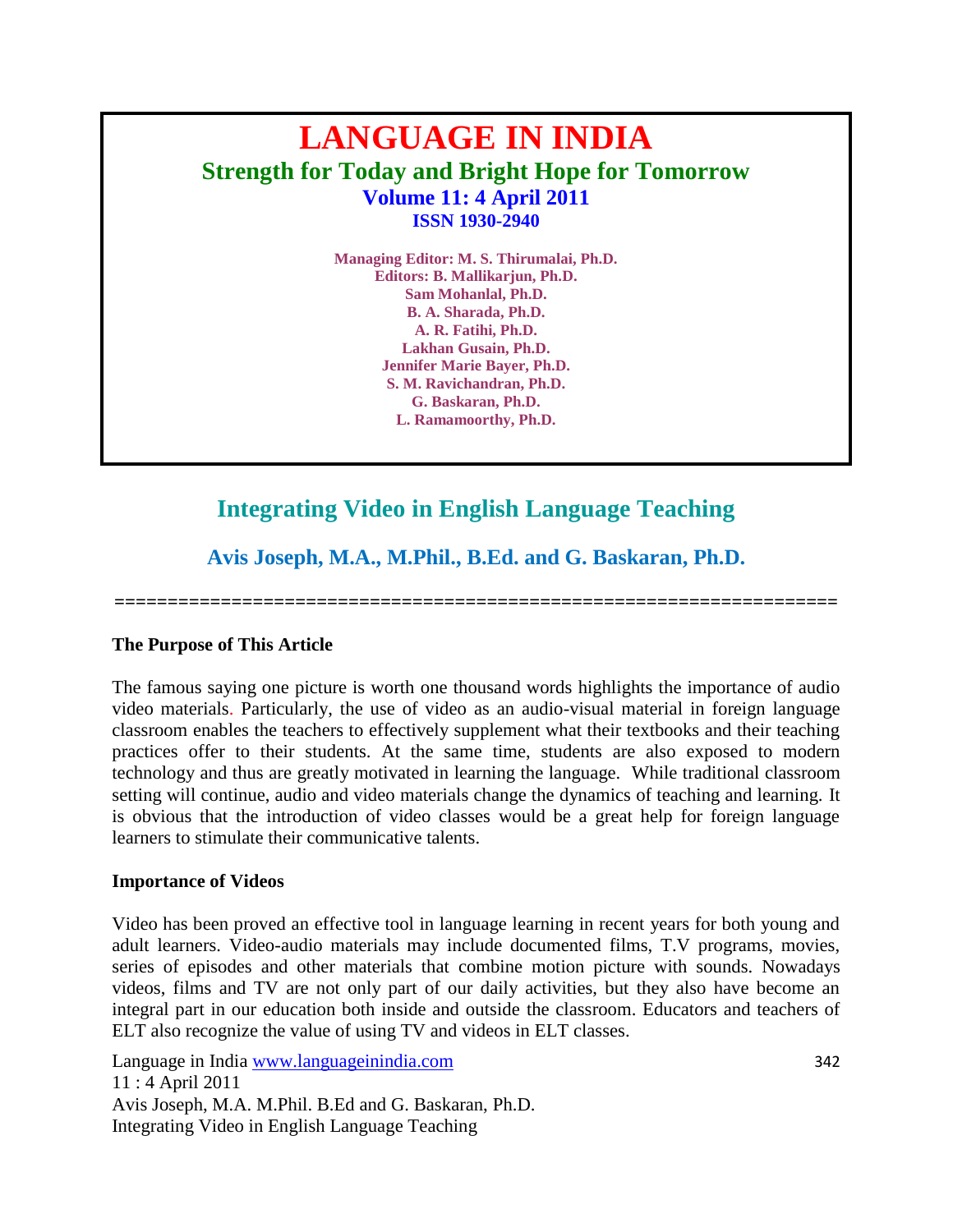Visual media effectively motivate language learners in the language learning process to practice listening. The media also stimulate speaking and writing, when properly designed and presented.

Videos can be used in a variety of instructional settings in classrooms. DVDs play selected and directly relevant discs in the classroom. There are also telecast lessons and online studies through websites, where information is telecast from a central point to learners in the classroom. These telecasts are also receivable from home as well. Students can interact with the facilitator via computer. These varieties of instructional settings help the teachers in their professional development even as these help improve teaching and learning situations and achievements.

In this article, we attempt to discuss the utilitarian and worthwhile practices of integrating videoaudio materials in teaching and learning English.

The primary advantage in the use of video is described in this manner by Bedjou 28: "In EFL setting, where authentic materials are scarce and students are rarely exposed to the natural pace of native speakers of the target language, the video can be valuable source of input and highly relevant to language acquisition."

## **Videos as Authentic Language Input and Its Implications**

A great advantage of video is that it provides authentic language input. Morrow defines the term authentic as "a stretch of real language, produced by a real speaker or writer, for a real audience and designed to convey a real message of some sort"(13). Movies and T.V. programmes are usually made for native speakers; so, in that sense, video provides authentic language.

Students in the Middle East have traditionally been taught the grammar rules and vocabulary through classroom exercises or classroom activities. They hardly have or make us of any chance for using spoken language in the classroom which help the learners to follow the real language and acquire fluency. Thus the use of videos gives room for the students to access authentic language.

## **Help with the Development of Speaking and Listening Skills**

One of the major drawbacks is that the real spoken language is not found in typical teaching materials or even in the oral models provided by the teachers in the classroom. For example, as an extreme case, real people when they talk mumble and talk for so many reasons. Some people speak slang forms and talk incomplete sentences using all sorts of short forms, etc.

Accent and mode of delivery are usually quite different from those adopted and produced by the foreign language learners. Differences in speech also may be found because native speakers of English may come from different regions, groups, social classes, ages, apart from gender distinction.

Language in India www.languageinindia.com 343 11 : 4 April 2011 Avis Joseph, M.A. M.Phil. B.Ed and G. Baskaran, Ph.D. Integrating Video in English Language Teaching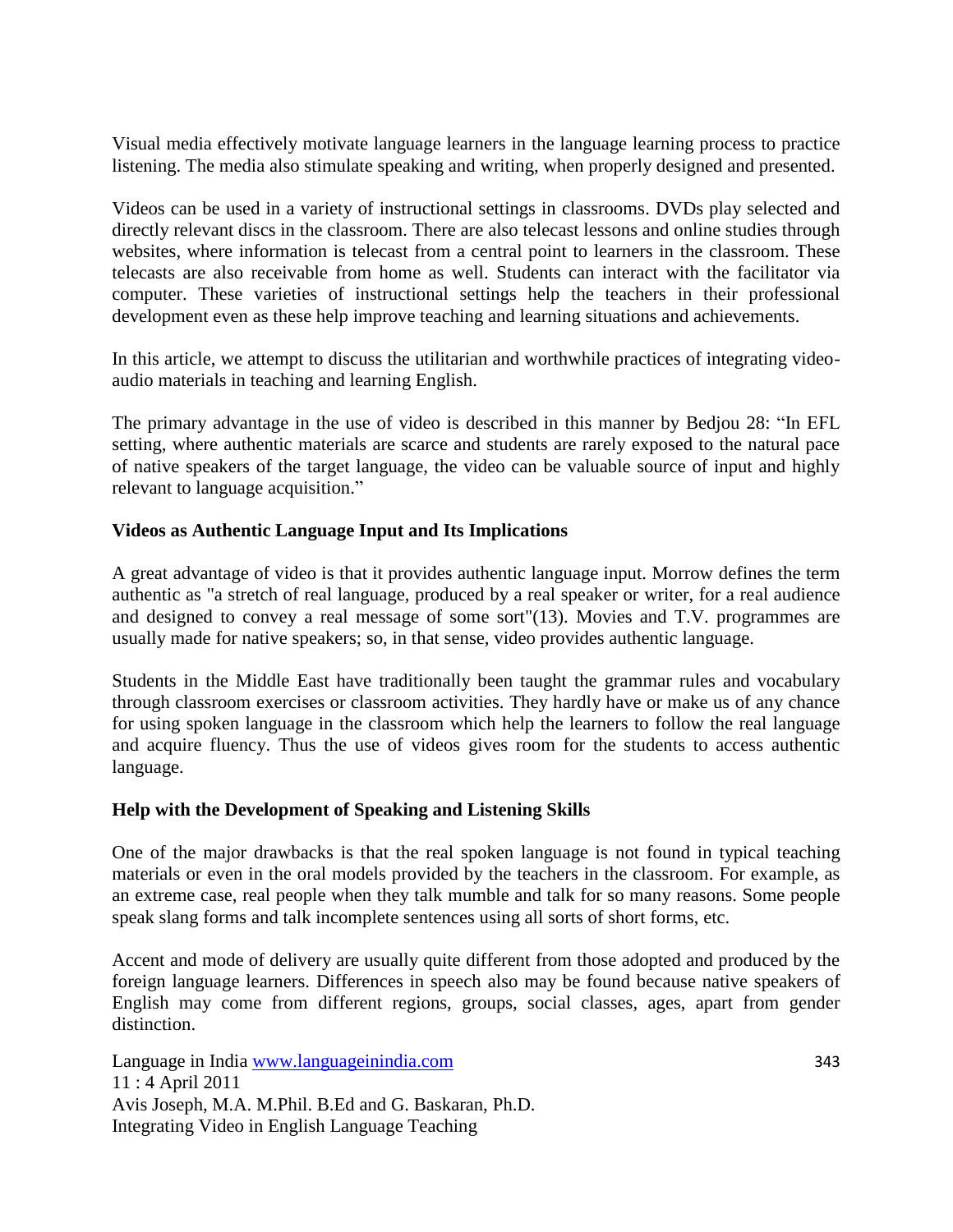Most of these features may be recorded in the written material used for reading, but these differences are well beyond the reach of the teachers who teach English in most schools in India and similar countries. Video lessons however expose our students to these contexts by giving exposure to learn language through recorded videos like movies and TV shows.

## **No Need to Develop Perfect Accent or Pronunciation, But Comprehensibility is Important**

Perfect accent or perfect delivery of speech requires concentrated effort. However, such concentrated effort exerted exclusively on some or the other aspects of language performance may result in uneven skill development in other aspects of language performance. Our goal in learning and mastering English in countries like India may not include imitating wholly the native-like performance, but to achieve a level of pronunciation to enable their listeners (both regional, national and international, not merely native speakers of English) to comprehend the utterances the learners use.

As Thirumalai points out ([http://www.languageinindia.com/april2002/tesolbook.html#chapter6\)](http://www.languageinindia.com/april2002/tesolbook.html#chapter6),

Most TESOL teachers do not aim at imparting "perfect" pronunciation. Even native-like pronunciation is not insisted upon in all contexts. Teachers have recognized that it takes a lot of time to master "perfect" pronunciation and that the results are not often worth the time and effort.

When mature students try seriously to imitate a foreign pronunciation model, and when the expertise is available to offer technical assistance, they will demonstrate the physical capacity for a quite satisfactory production. But the minute the students' attention is diverted to the content of the message, the pronunciation control loosens, and native language influence reappears to produce a heavy speech accent . . . For most adult students a reasonable goal is the ability to communicate orally with ease and efficiency, but without expecting to achieve a competence in pronunciation that would enable them to conceal their own different language background. At the same time it should be possible to achieve a consistent production of the basic contrasts of the sound system, to speak fluently and understandably in a form that requires minimum adjustment on the part of one"s listeners. And of course students must be capable of understanding native pronunciation under normal circumstances of production, and not require of their interlocutors a special style (Bowen, p.102, in Celce-Murcia, et al. 1979).

## **Techniques**

Language in India www.languageinindia.com 344 11 : 4 April 2011 Avis Joseph, M.A. M.Phil. B.Ed and G. Baskaran, Ph.D. Integrating Video in English Language Teaching The video courses specifically written for ELT are usually accompanied by fairly detailed teacher guidelines. These guidelines can be applied to specifically written or authentic video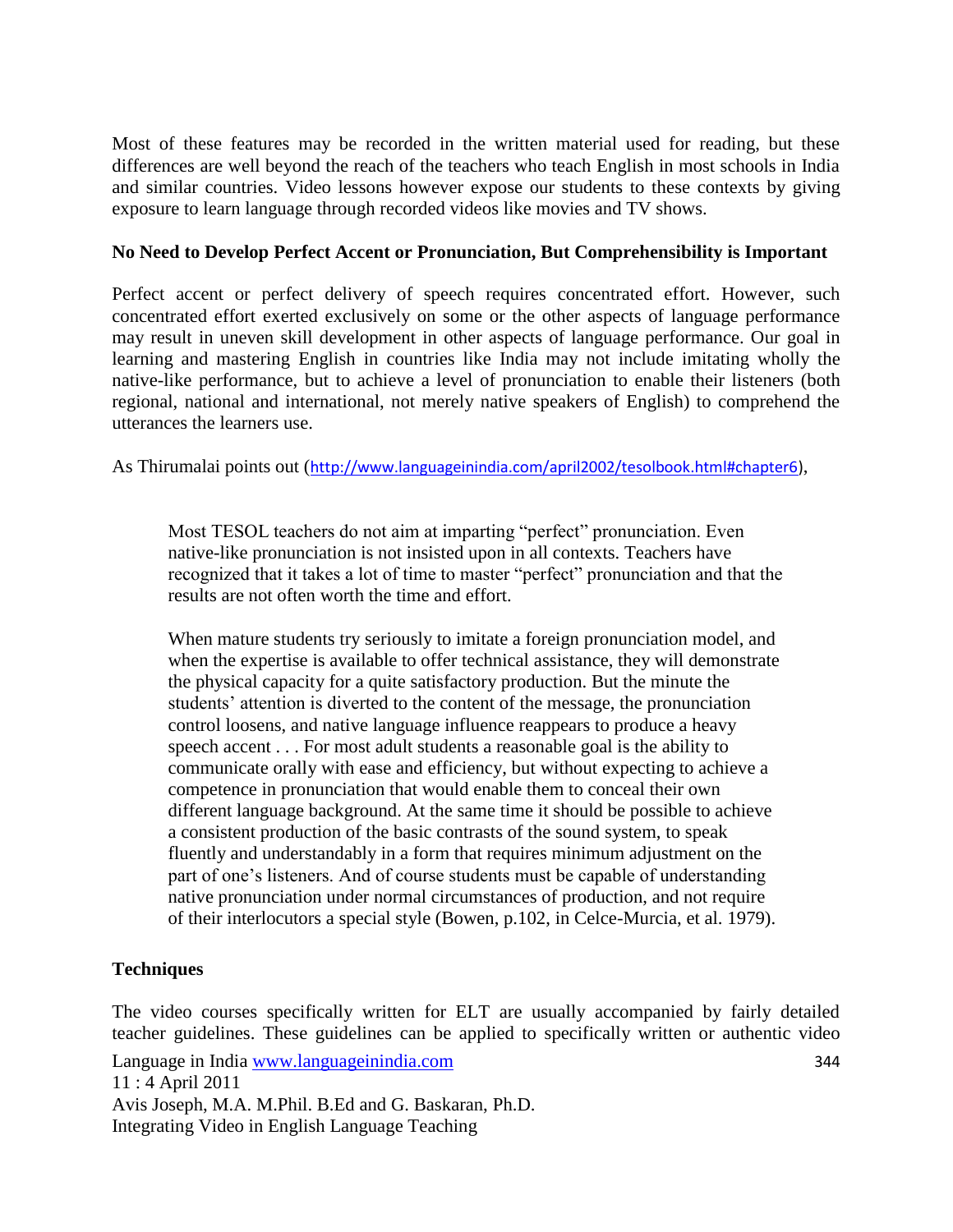material. In general, however, silent viewing, prediction and role playing are three major techniques (Lonergan, 1984: p 30-40) that may be adopted to teach video lessons in order to develop various language skills.

## **Silent Viewing**

Students view a sequence such as booking a hotel reservation in a leading hotel in a big city, talking to a sales person in a departmental store in a metropolitan city, or even to a high ranking government or bank official eliciting information about borrowing money from a financial institution approved by the government for his or her studies abroad, etc. Based on this viewing of such episodes, they attempt to generate appropriate dialogues for similar situations. The actual dialogues can then be used as a model and the students can adapt some of the techniques and styles which have been displayed in the actual dialogue in the video they viewed. Alternatively, if the students have already heard the dialogue, they can use the silent re-viewing to reproduce the conversation.

## **Prediction**

Another activity often used with videos is prediction. The teacher plays part of a video, stop it at a specific point, and then ask the students to speculate and discuss what they think will happen next. In our everyday lives, we probably do not actively predict and discuss what will happen next, yet prediction is an authentic activity. We may observe the activities in the movie and predict the activities that can take place next. "Using the visual cues on the screen, and parts of the spoken dialogue, learners can predict what is going to happen or spoken next and discuss hypothetical happening to give explanations and reasons for things".(Lonergan p 36)

## **Role play**

Incorporating role-play into the video lesson adds variety, a change of pace and opportunities for a lot of language production and also a lot of fun! It can be an integral part of the video class and not a 'one-off' event'. Role-plays are interesting, memorable and engaging, and students retain the material they have learned. In their assumed role, students drop their shyness, other personality and cultural inhibitions and it is said to be the best tool available for teaching a second language. If the teacher believes that the activity will work and the necessary support is provided, it can be very successful. However, if the teacher is not convinced about the validity of using role-play the activity "will fall flat on its face just as you expected it to" (Porter 54).

## **Setting the Atmosphere**

Kritzer wrote that "Education is a truly cybernetic system in which three complex agents ... are coupled, namely the student, the teacher and the environment" (1976. P 4). In order to get maximum results from the video-audio material, the material has to meet the expectations of the first two agents and has to be suitable for the third agent. This means that a teacher who wishes

Language in India www.languageinindia.com 345 11 : 4 April 2011 Avis Joseph, M.A. M.Phil. B.Ed and G. Baskaran, Ph.D. Integrating Video in English Language Teaching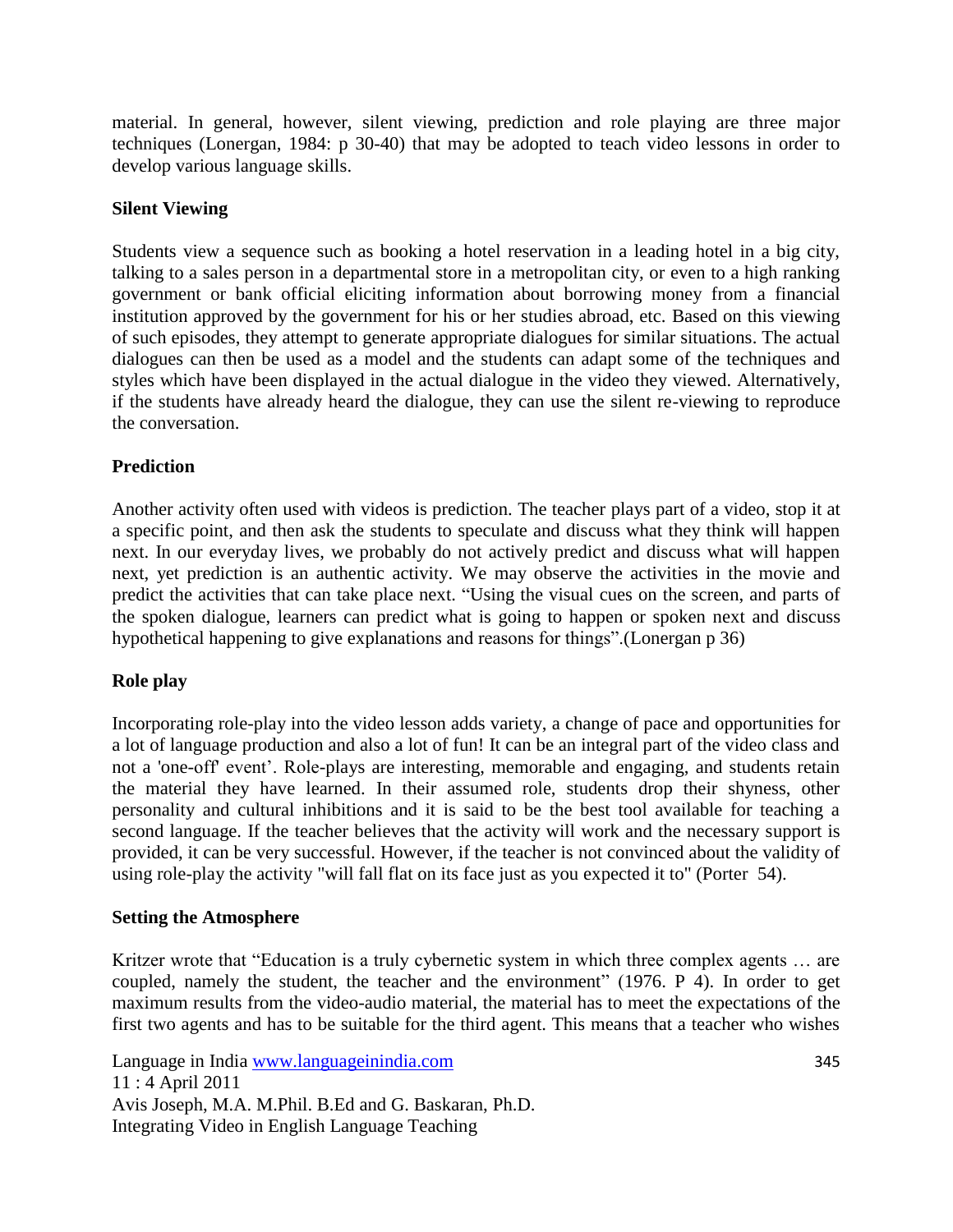to use videos has to convince him/herself of the usefulness of the video-audio materials used in the class. And it is used to play a role in the learning process and not just to fill free class time. Also learners have to understand what they will be seeing and what they need to do afterward. The teacher's enthusiasm and learners' readiness are not quite enough. The environment in which the task will take place has to be set.

## **Procedure in a Video Lesson** - **Pre-viewing, Viewing and Post-viewing**

Milli Fanzy of Kentucky Educational Television (KET, 1999) suggests that teachers think of using as a three-part lesson, including pre-viewing, viewing, and post-viewing activities.

- 1. The pre-viewing activity included general discussion with the students to check their knowledge on the topic going to be presented. Before presenting the video, the teacher must engage the learners' to generate interest in what they will be doing and prepare them to do it successfully.
- 2. The "viewing activity" involved answering multiple choice questions like filling in the blanks, drawing inferences, and listening for the gist. While learners view the video, the teacher should remain in the classroom with the learners to observe their reactions and see what they do not understand, what they are intrigued by, and what bothers them.
- 3. The last stage is the "post-viewing" where students were given the chance to comment on the show and to express their enjoyments or objections. The teacher should also take time to review and clarify complex points, encourage discussion, explain, and assign followup activities.

It is also important to ensure the suitability, length, clarity, and completeness of the videotaped material. Tomalin believes that "the ideal video clip… tells a complete story or section of a story" (50).

The first author of this article has prepared a sample fifty-minute video lesson for Elementary or Intermediate level. The following are suggested activities that can be covered in fifty-minute duration.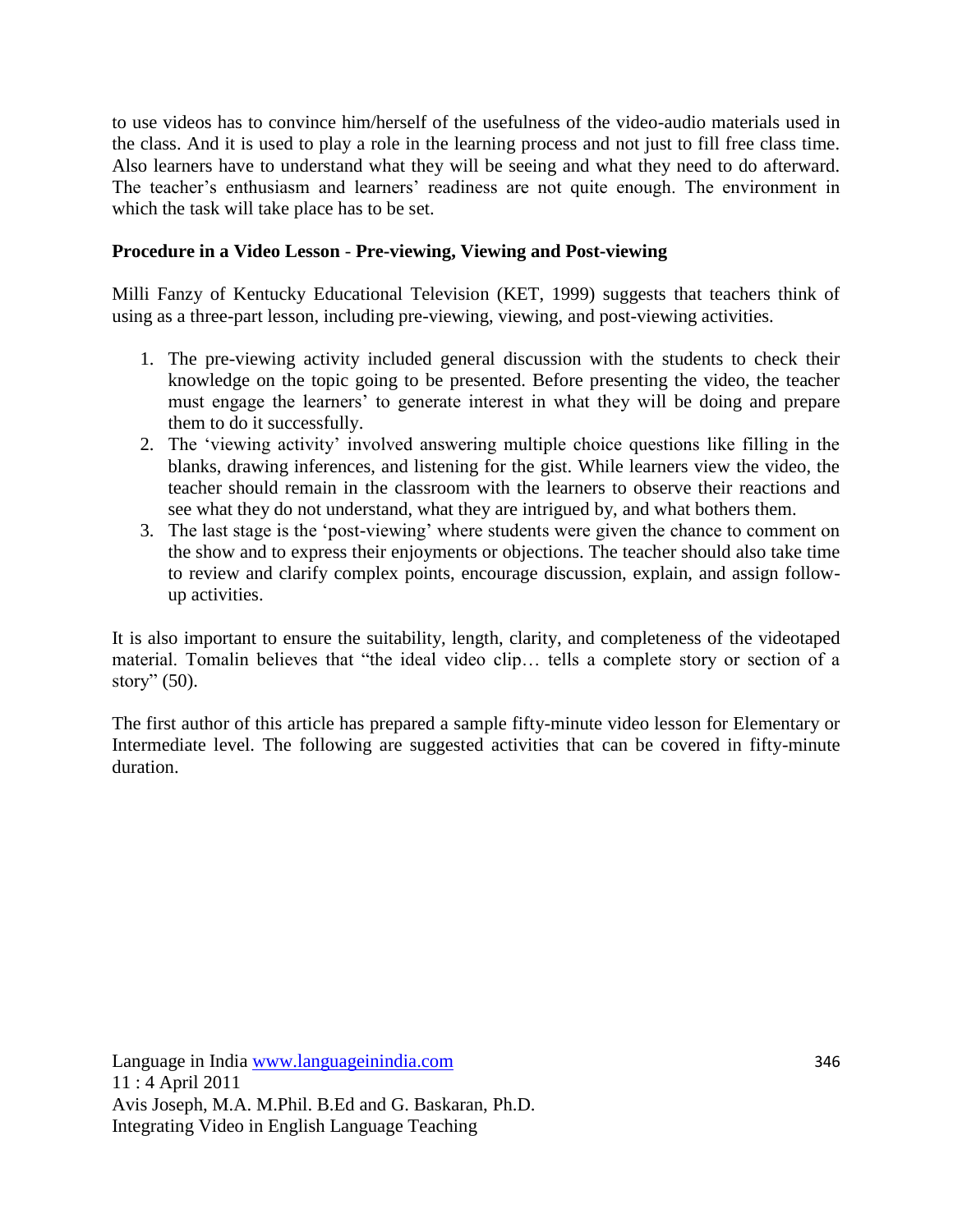#### **Applying for a course**

Listen to the video



- K: Hello, it's Mikhail, isn't it?
- M: That's right.
- K: Well, we've got your application form ... thanks for that ... so you want to do a course with us?<br>Yes, that's right .  $M:$
- So, when would you like to start? K:
- M: As soon as possible.
- Well, our next course starts on ... April 3rd and K: finishes on 29th June. Is that okay for you?
- $M:$
- yea...<br> that's good for me.<br>Good. So why do you want to study English here?<br> Well, I'd like to study Medicine in Manchester К:
- $M:$ next year, and I need to take an English exam
- К: Right ... English for Medicine, right. How did you hear about us, by the way?<br>I have a friend who studied here and he said
- $M$ this was a good school.<br>Oh good. So you'd like to study an Advanced
- $\mathbf{K}$ course, is that right?  $M:$ Yes.
- Right. Well, we'll need to give you a test. Could  $K:$ you do that next Monday?<br>Yes, sure. Is it a writing test?
- $M -$
- Vriting and speaking.<br>
Okay. No problem. What time should I come in? К:
- $M:$ Could you be here at 10 o'clock?
- К: M:
- Yes, of course. Fine. Is there anything you want to ask me?
- К:  $M:$ Yes, about accommodation, is it possible...

#### **Previewing Activity**

A previewing activity is meant to familiarize the students with the material that they are going to view and it includes general discussion with the students to check their knowledge of the topic that is going to be presented. The teacher can use the video material he or she has prepared for the suitable level of the students. It is highly required that the teacher and the students work cooperatively, deliberately and simultaneously with the intension to develop the four fold skills.

#### **Procedure**

#### **1. Use the following sample questions and hints about what students expect to view:**

Teacher: What are we going to do now? (Fixing video equipment)

**Student 1**: I think we are going to watch some interesting video program.

**Teacher**: Good, you are correct. What do you do if you want to study English in a Language centre?

**Student 2**: Um! I think I will go there to enquire about the English classes in the centre

**Teacher**: Excellent, What do you ask when you meet the receptionist of the centre?

**Student 3**: I will ask about the details of the course etc.

**Teacher**: Very good. Now we're going to watch a student enquiring about the course in an English centre. Please, watch and listen carefully so that we"ll discuss the next activity, which is going to be based on the videotaped material.

(The teacher half-darkens the classroom, turns on the TV and video equipment, plays the first segment while everybody watches and listens carefully).

## **2. While-viewing Sample Activity:**

Language in India www.languageinindia.com 347 11 : 4 April 2011 Avis Joseph, M.A. M.Phil. B.Ed and G. Baskaran, Ph.D. Integrating Video in English Language Teaching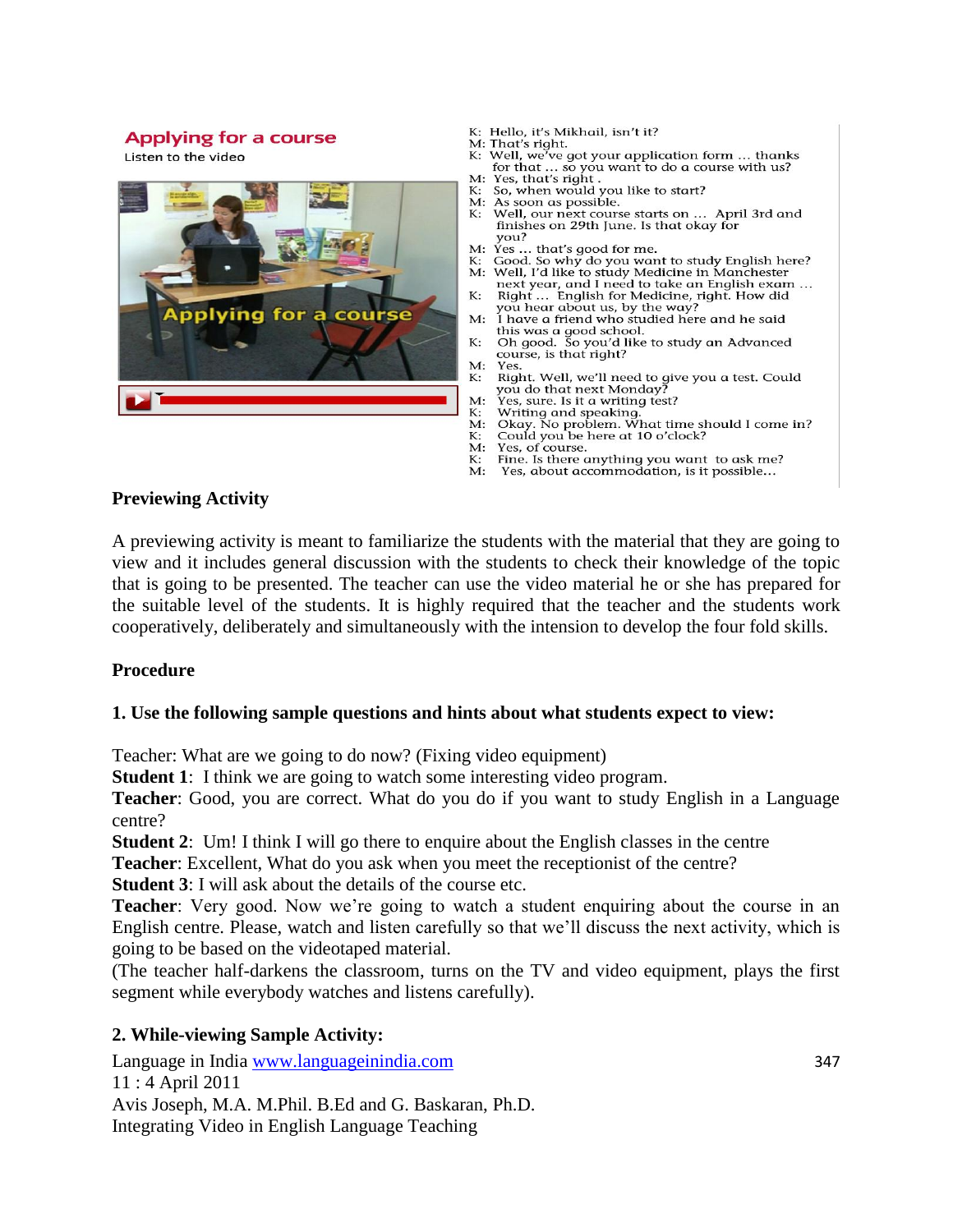(Sound Pause) Teacher asks question. What is the name of the boy? Where does this conversation take place? Who do you think this woman in the centre is? When does the next English course start? Why does the boy want to study English?

## **3. Post-viewing Sample Activity:**

(Sound and Picture)

## **Circle the correct number in the following. Your answers should be based on the viewing and listening:**

a) The woman in the centre is ……………………. 1. angry 2. pleasing 3. cooperative 4. in a hurry

b) She looked…………………………………….. 1. old 2. young 3. middle-aged 4. sick

- c) The starting date of the course is on……………………. 1.  $29^{th}$  June 2.  $3^{rd}$  April 3. 1<sup>st</sup> November 4.  $29^{th}$  July
- d) The boy wants to study ………………….. course
- 1. Elementary 2. Pre-Elementary 3. Advanced 4. Intermediate

## **4. While-viewing Activity**

The teacher plays the video again and asks the students to note down the questions asked and the style of answering these questions.

## **Post-viewing Discussion group activity:**

After the students have already viewed and listened to the segment, the teacher asks them to sit in groups of 4 or 5 and discuss their reaction to the student and receptionist interaction. For example, they can discuss the receptionist's behavior. Manner of asking questions, how did the student enquire the details of the course? Was the receptionist helpful? Etc.

## **Post-viewing Activity: Writing Task Combined with Role-Playing**

The teacher can ask two students to role-play similar situations to the ones they have just viewed and simultaneously the rest of the class to write down an outline of the interaction, presented in the video segment.

Language in India www.languageinindia.com 348 11 : 4 April 2011 Avis Joseph, M.A. M.Phil. B.Ed and G. Baskaran, Ph.D. Integrating Video in English Language Teaching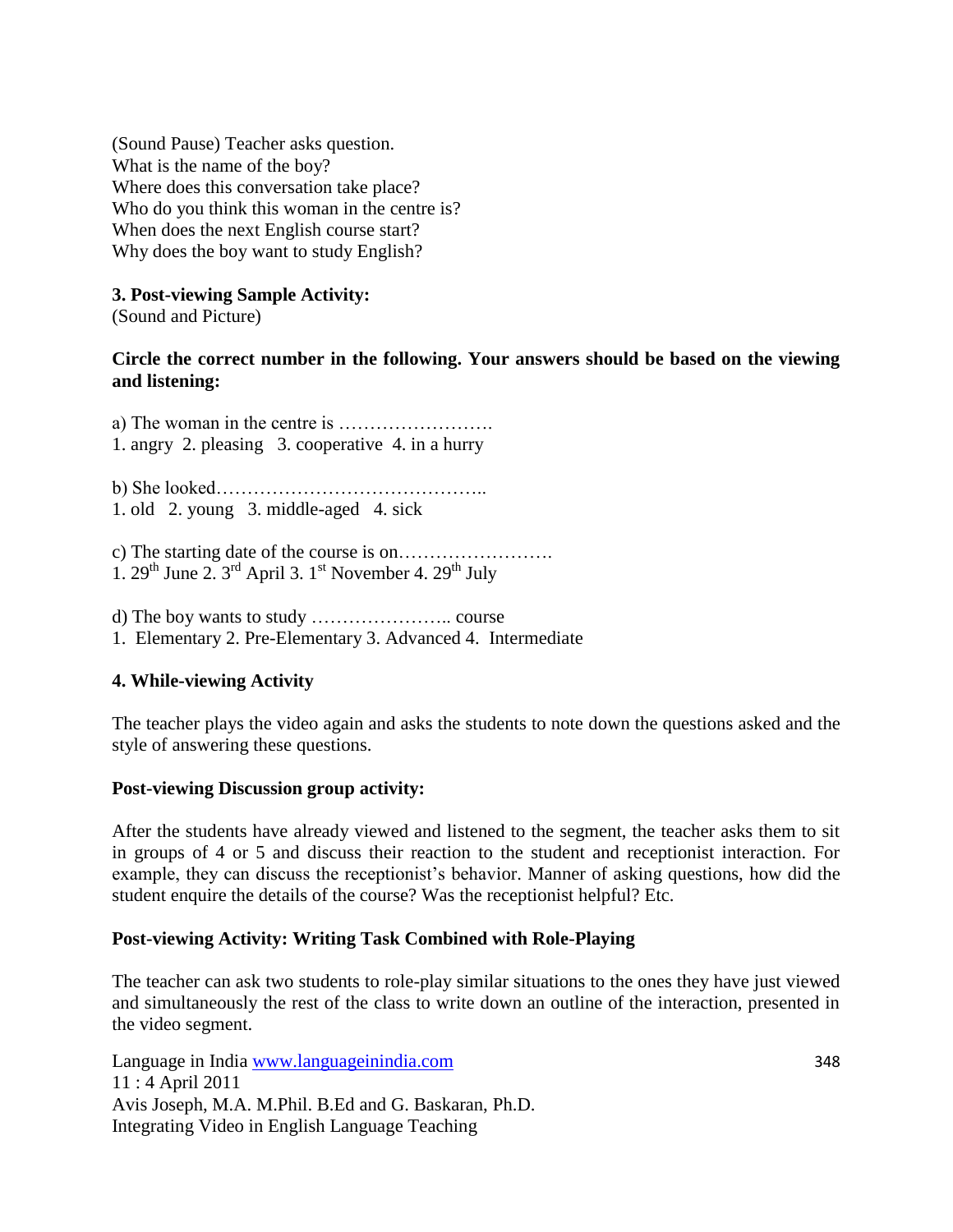## **To conclude**

Finally, we conclude that the video in class rooms is proved to be an effective teaching aid in English language class rooms and it is a great help for the foreign language teachers in stimulating and facilitating the target language. It promotes critical thinking and reflection and thereby enhances learning development. It actually enhances learners" motivation and interest in course material.

We would like to recommend that the use of video equipments and materials in a non-ELT environment enables students to practice what they have learned through various techniques. At the same time showing videos in the classroom also allows the instructors to expose language learners to authentic cultural information. Thus fluency in the target that matches various needs of communication in the target language can be easily acquired by the language learners.

So, we highly commend that language teachers, especially teachers of English as a second or foreign language, make use of video materials because these combine both fun and pedagogic instructions in authentic materials that reflect real interaction.

=====================================================================

#### **References**

- Allan, M. Teaching English with Video. England: Longman, 1985. Bedjou, A. "Using Radio Programs in the EFL Classroom." English Teaching Forum 44.1(2006):28-30.
- Benda, N. "Exploiting Recorded Radio Programs for Teaching Conversational English." English Teaching Forum xx.2(1982):21- 28.

Cunningham, S. & Moor, P. New Cutting Edge Elementary [CD-ROM], Pearson Education Limited, 2005

Franzy, Milli. (1999). Kentucky Educational Television. Kentucky. USA.

Ladousse, Gillian Porte . Role Play. Oxford: OUP, 1987.

Livingstone, Carol. Role Play in Language Learning. England: Longman,1983

Lonergan, Jack. Video in Language Teaching. Ed. Howard B. Altman and Peter Strevens. New York: Cambridge University Press, 1984. 30-40

Katchen, J.E. Using Authentic Video in English Language Teaching: Tips for Taiwan"s

Language in India www.languageinindia.com 349 11 : 4 April 2011 Avis Joseph, M.A. M.Phil. B.Ed and G. Baskaran, Ph.D. Integrating Video in English Language Teaching